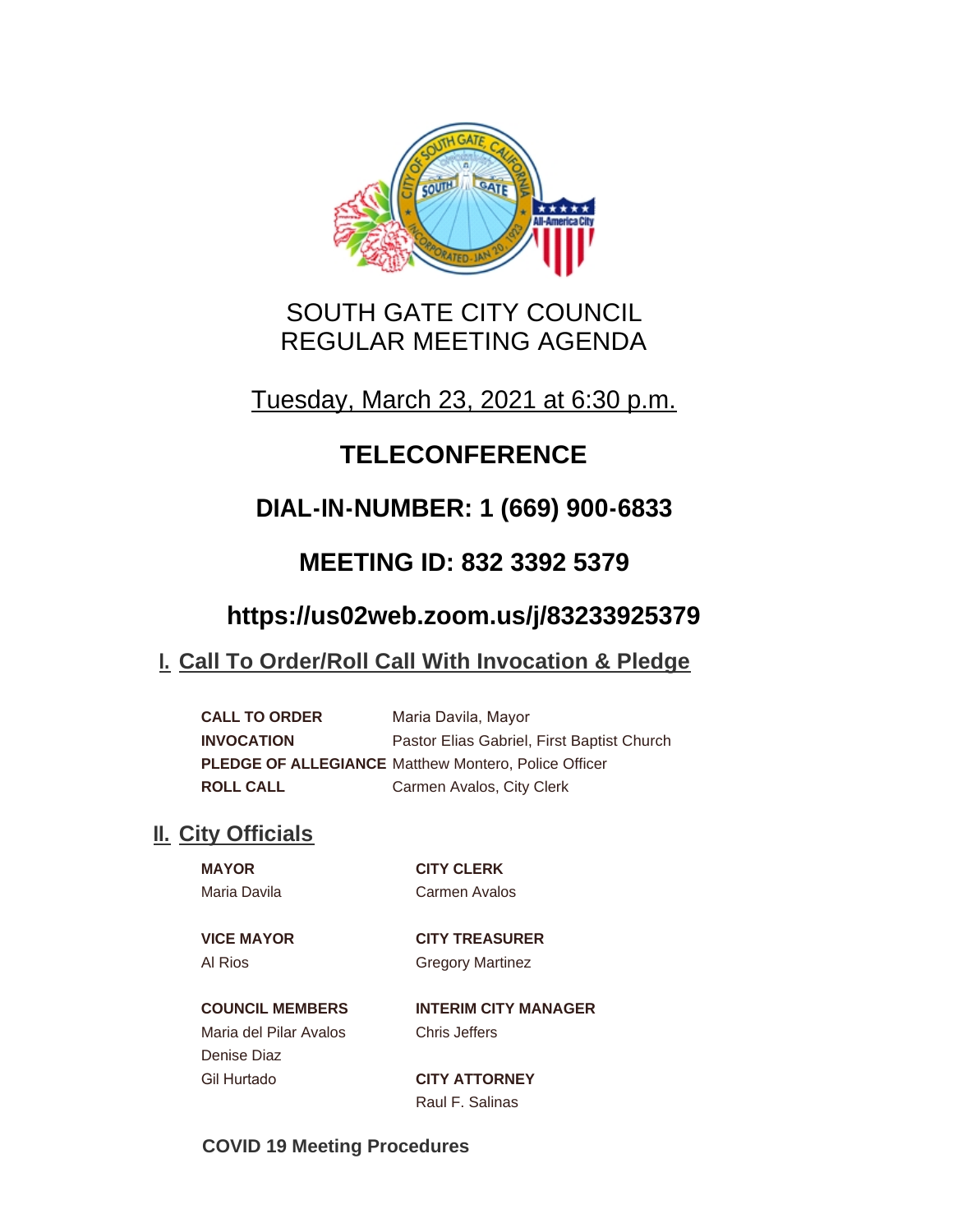Pursuant to Governor Newsom's Executive Order N-29-20, dated March 17, 2020, members of the South Gate City Council, staff, and the public will participate in the March 23, 2021 meeting via a teleconference. To avoid exposure to COVID-19 this meeting will be held with City Council Members participating via teleconference by calling Dial-in-Number: 1 (669) 900-6833 and Meeting ID: 832 3392 5379 and https://us02web.zoom.us/j/83233925379

#### **Procedure for Participation:**

Any person wanting to participate may request to "speak" on an agenda item. Once acknowledged and authorized by the Mayor the person may speak. Alternatively, any person may submit comments on an item electronically by emailing cavalos@sogate.org. Submissions by email must be received *45 minutes* prior to the posted start time of the meeting if emailing subject/public comment. *All emails will be made part of the record, copies to City Council and filed.*

Subject line should read: **COMMENTS FOR ITEM \_\_\_\_\_, MEETING OF MARCH 23, 2021**.

Please note, you will enter the meeting muted, but if you want to comment on an Agenda Item or during the public comment portion of the Agenda, raise your hand or press \*9 at the appropriate time indicated by the Mayor. When you are selected to speak, you will hear that you are unmuted, this is the time to make your public comments. Your patience with these changes is appreciated as the City adjusts to new ways of conducting business during the COVID-19 pandemic. Thank you.

**Accessibility:** Reasonable accommodations for individuals with disabilities will be handled on a case-by-case basis and in accordance with the Americans with Disabilities Act and Governor Newsom's Executive Order N-29-20. Please call the Office of the City Clerk at 323.563.9510.

#### **Meeting Compensation Disclosure III.**

Pursuant to Government Code Section 54952.3: Disclosure of compensation for meeting attendance by City Council Members is \$650 monthly regardless of the amount of meetings.

## **Proclamations, Certificates, Introductions And IV. Ceremonial Actions**

#### **1. Proclamation Declaring The Month Of April As National Fair Housing Month**

The City Council will issue a Proclamation declaring the month of April as National Fair Housing Month. (CD)

Documents: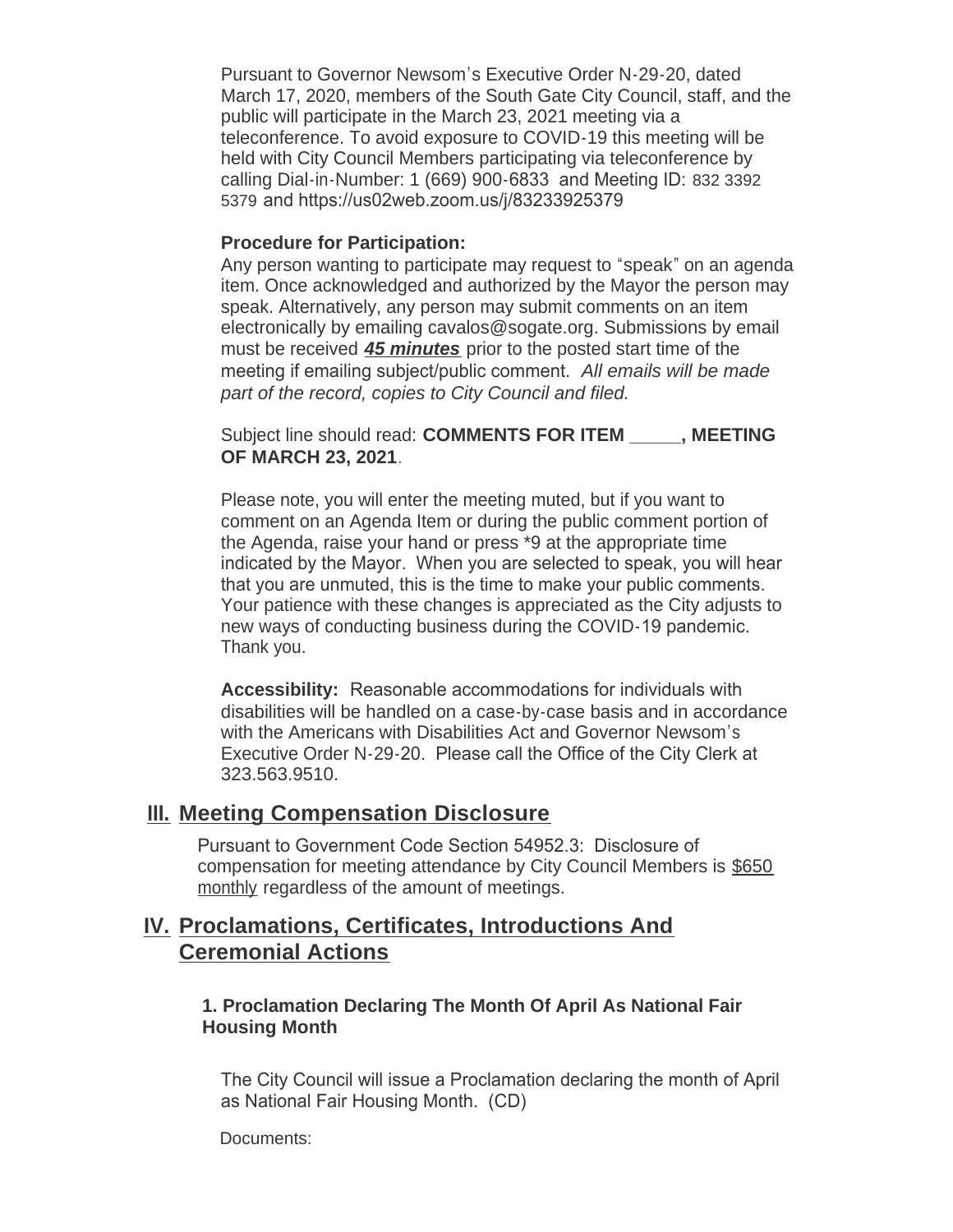#### **2. Certificates Of Appreciation To The Volunteers Of The FEMA Mobile Community Vaccination Centers**

The City Council will present Certificates of Appreciation to the SELA Collaborative, Hub Cities Consortium, Southeast Community Development Corporation, East Yard Communities for Environmental Justice, Human Services Association and Council of Mexican Federations in North America. (CM)

Documents:

#### [ITEM 2 REPORT 032321.PDF](http://www.cityofsouthgate.org/AgendaCenter/ViewFile/Item/10252?fileID=33292)

#### **3. Introduction Of New Police Officer Matthew Montero**

The City Council will allow staff to introduce the new and promotional full-time employees hired or promoted during January and February 2021. (ADMIN SVCS)

Documents:

#### [ITEM 3 REPORT 032321.PDF](http://www.cityofsouthgate.org/AgendaCenter/ViewFile/Item/10241?fileID=33288)

## **Public Hearings V.**

#### **4. Subrecipient Agreement With The County Of Los Angeles For The 2019 State Homeland Security Program**

The City Council will conduct a Public Hearing to consider: (PD)

a. Authorizing utilization of 2019 Homeland Security Grant Program Funds in the amount of \$51,788 for the purchase of communications equipment and accessories, plus installation, for the Police Department;

b. Increasing the Fiscal Year 2020/21 revenue projection in Account Number 231-4625 (Law Enforcement Grants - Homeland Security Grant) by \$51,788;

c. Amending the Fiscal Year 2020/21 Law Enforcement Grants Fund Budget by appropriating \$51,788 to Account Number 231-541-21-6204 (Law Enforcement Grants - Homeland Security Grant - Small Tools & Equipment) for the purchase of unit radios, portable radios, charging stations and accessories; and

d. Authorizing the Mayor to execute the State Homeland Security Program Subrecipient Agreement for Grant Year 2019.

Documents: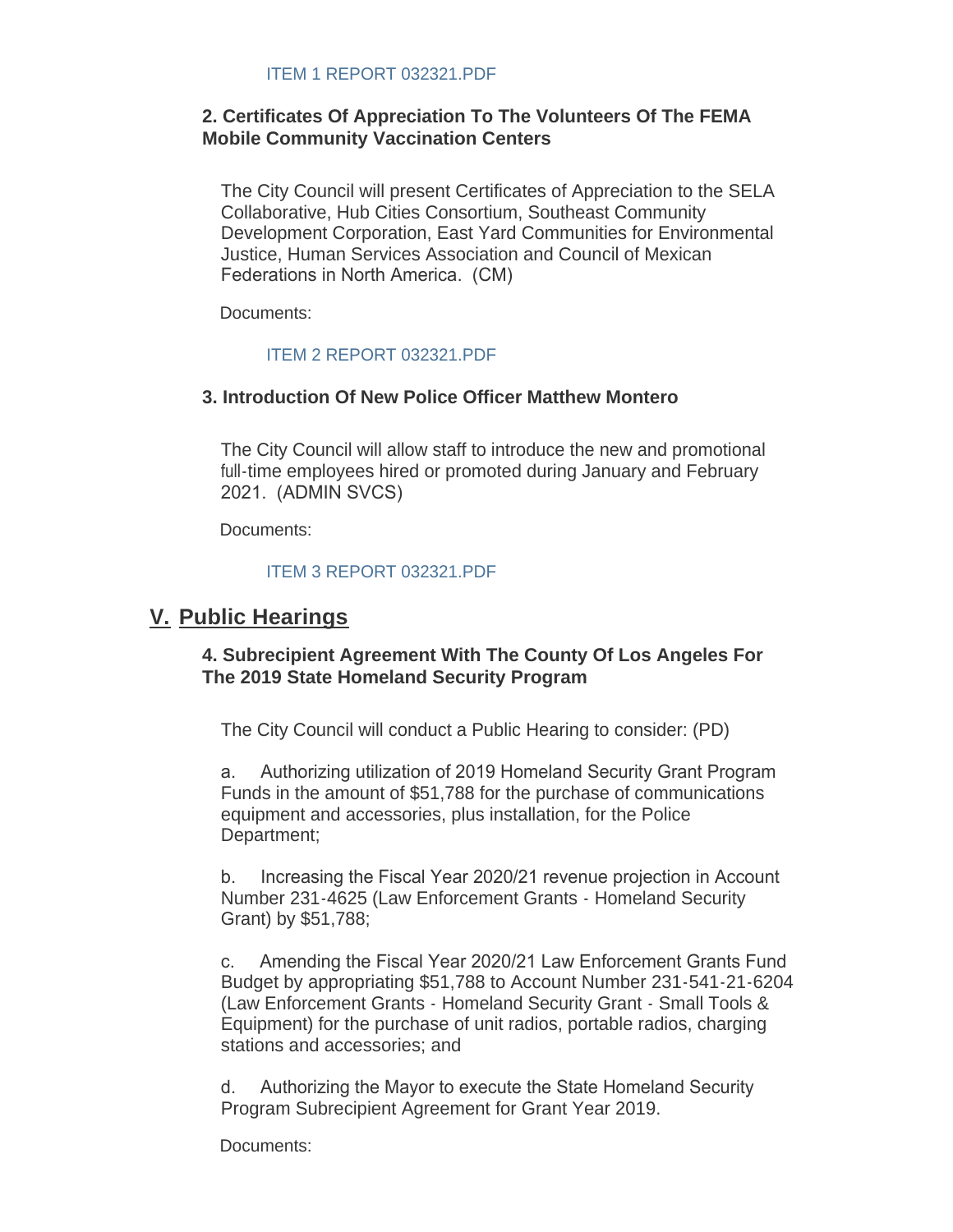#### **5. 2020 Edward Byrne Memorial Justice Assistance Grant Funds For The Purchase Of Equipment For Sworn Personnel**

The City Council will conduct a Public Hearing to consider: (PD)

a. Authorizing utilization of 2020 Edward Byrne Memorial Justice Assistance Grant Funds, in the amount of \$42,237 for the purchase of equipment for sworn personnel;

b. Decreasing the Fiscal Year 2020/21 revenue projection in Account Number 231-4620 (Law Enforcement Grants - Edward Byrne Memorial Grant) by \$2,763, from \$45,000 to \$42,237; and

c. Amending the Fiscal Year 2020/21 Law Enforcement Grants Fund Budget by appropriating \$40,970 to Account Number 231-554-21-6204 (Law Enforcement Grants - Edward Byrne - Small Tools & Equipment) for the purchase of Body Worn Camera Equipment; and \$1,267 to Account Number 231-554-21-6340 (Law Enforcement Grants - Edward Byrne - Departmental Training) for the mandatory required 3% National Incident Based Reporting System allocation for the Police Department.

Documents:

#### [ITEM 5 REPORT 032321.PDF](http://www.cityofsouthgate.org/AgendaCenter/ViewFile/Item/10260?fileID=33299)

#### **6. Proposed Projects And Allocations As Recommended By The Citizens Advisory Committee For Community Development Block Grant (CDBG) Funds For Fiscal Year 2021/22 Will Be Continued To April 27, 2021**

The City Council will open the Public Hearing and take public comment. Staff is recommending the City Council to continue this Agenda Item to the regularly scheduled City Council Meeting of April 27, 2021. (CD)

Documents:

### [ITEM 6 REPORT 032321.PDF](http://www.cityofsouthgate.org/AgendaCenter/ViewFile/Item/10261?fileID=33300)

## **<u>VI. Comments From The Audience</u>**

During this time, members of the public and staff may address the City Council regarding any items within the subject matter jurisdiction of the City Council. Comments from the audience will be limited to five (5) minutes per speaker; unless authorized by the Mayor, the time limit may not be extended by utilizing another member's time. There will be no debate or action on items not listed on the agenda unless authorized by law.

Note: The City Council desires to provide all members of the public with the opportunity to address the Council. Nevertheless, obscene language,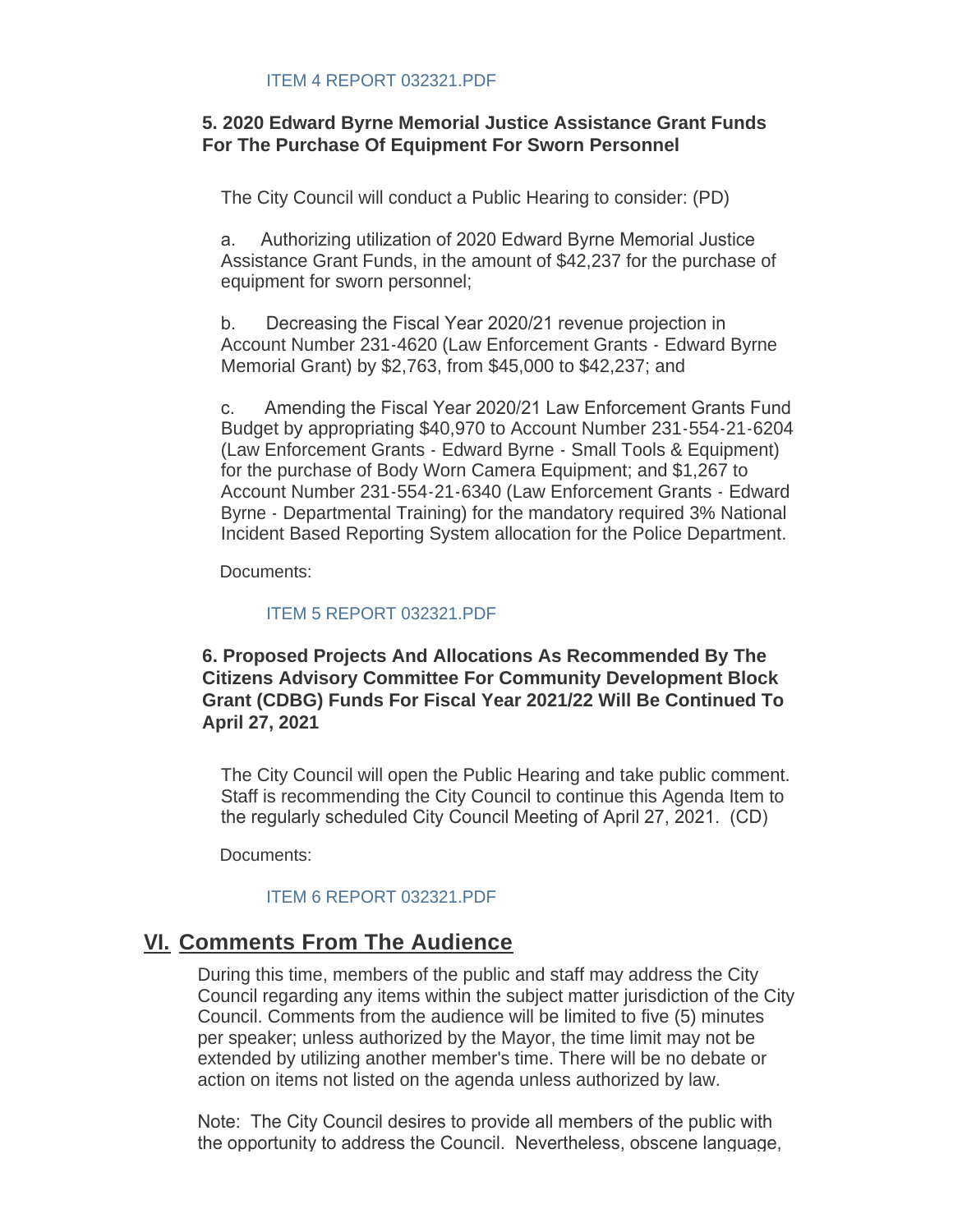the opportunity to address the Council. Nevertheless, obscene language, comments intended to disrupt or interfere with the progress of the meeting or slanderous comments will not be tolerated and may result in ejection and/or may constitute a violation of South Gate Municipal Code Section 1.04.110.

## **<u>VII. Reports And Comments From City Officials</u>**

During this time, members of the City Council will report on matters pertaining to their service on various intergovenmental boards and commissions as a representative of the City pursuant to Assembly Bill 1234. City Council Members will also have an opportunity to comment on matters not on the agenda.

Following the City Council Members, reports and comments will be heard by the City Clerk, City Treasurer, City Manager and Department Heads.

## **Consent Calendar Items VIII.**

Agenda Items **7, 8, 9, 10, 11, 12, 13, 14, 15 and 16** are consent Calendar Items. All items including Ordinances, Resolutions and Contracts, may be approved by adoption of the Consent Calendar, individually and collectively by one (1) motion. There will be no separate discussion of these items unless Members of the City Council, the public, or staff request that specific items be removed from the Consent Calendar for separate discussion and action.

Any Motion to introduce or adopt an Ordinance on the Consent Calendar shall be: (1) a motion to waive the reading of the Ordinance and introduce the Ordinance or (2) a motion to waive the reading of the Ordinance and adopt the Ordinance, as appropriate.

#### **7. Interim Urgency Ordinance Establishing A Temporary Limit On Food Delivery Fees**

The City Council will consider waiving the reading in full and adopt an **Interim Urgency Ordinance** establishing a temporary limit on the charges imposed by third-party food delivery services on local restaurants during the ongoing COVID-19 pandemic. (ADMIN)

Documents:

#### [ITEM 7 REPORT 032321.PDF](http://www.cityofsouthgate.org/AgendaCenter/ViewFile/Item/10245?fileID=33284)

#### **8. 0rdinance No. 2021-03-CC Repealing The Development Impact Fee**

The City Council will consider waiving the reading in full and adopting Ordinance No. 2021-03-CC repealing Section 9.46.030 (Public Interest Agreements), in its entirety, of Chapter 9.46 (Development Impact Fee), to Title 9 (Buildings), of the South Gate Municipal Code. (CM)

Documents: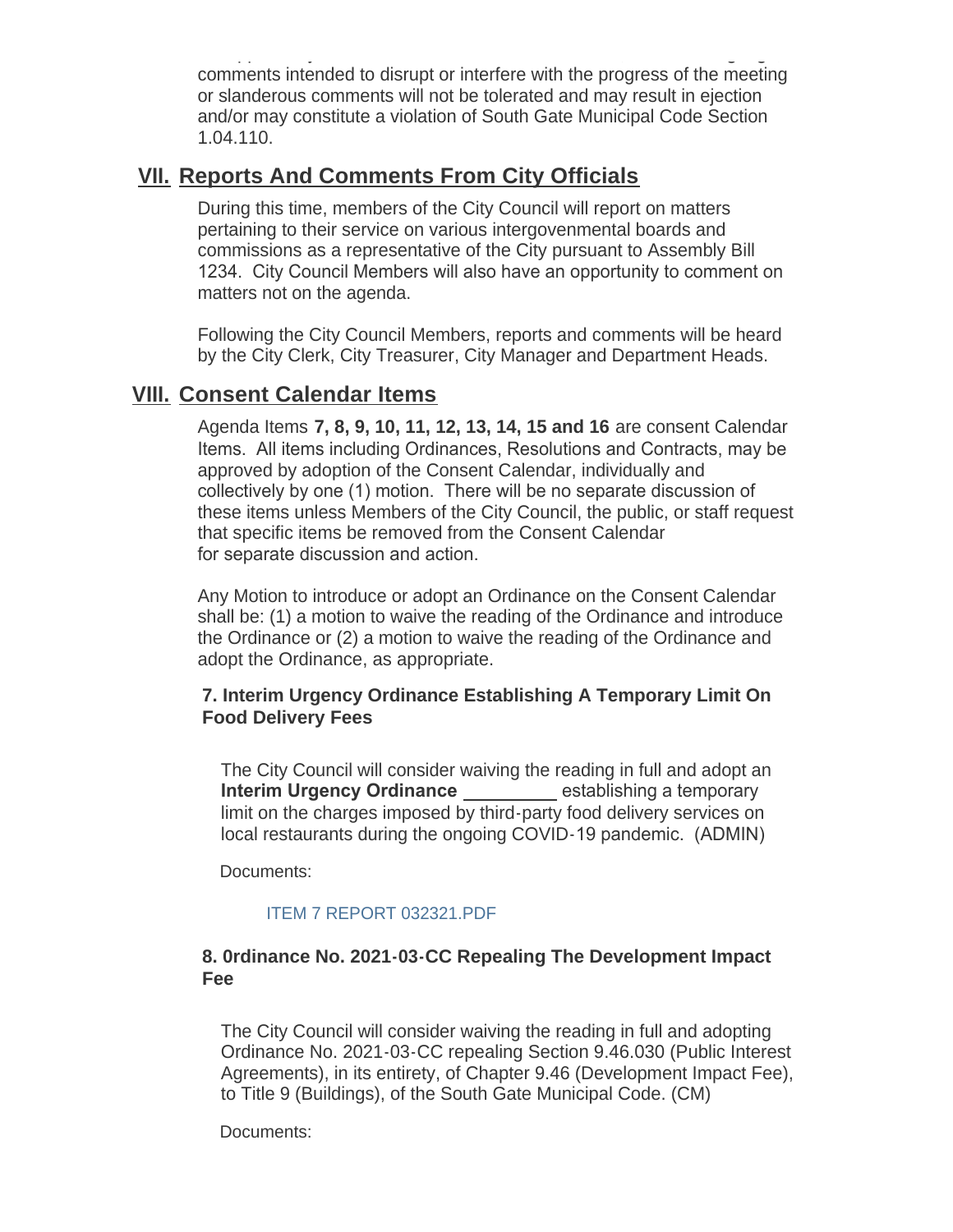#### **9. Resolution Extending The Local Emergency Due To The Ongoing COVID-19 Pandemic**

The City Council will consider adopting a **Resolution**  extending the Local Emergency within the City as a result of the ongoing Coronavirus Disease 2019 pandemic. (ADMIN)

Documents:

#### [ITEM 9 REPORT 032321.PDF](http://www.cityofsouthgate.org/AgendaCenter/ViewFile/Item/10246?fileID=33285)

#### **10. Resolution Updating Job Specifications For The Lead Electrician And Electrical Foreman Positions**

The City Council will consider adopting a **Resolution**  amending Resolution No. 6454 (Salary Resolution and Position Classification Plan) updating the job specifications of the Lead Electrician and Electrical Foreman positions in the Public Works Department, changing the title of the Electrical Foreman position to Electrical Supervisor and updating the salary pay table to add the Electrical Supervisor position. (ADMIN SVCS)

Documents:

#### [ITEM 10 REPORT 032321.PDF](http://www.cityofsouthgate.org/AgendaCenter/ViewFile/Item/10249?fileID=33289)

#### **11. Agreement With J. A. Salazar Construction And Supply Corp. For Construction Of The Long Beach Boulevard Water Service Lateral Replacement Project**

The City Council will consider: (PW)

a. Approving an **Agreement (Contract No. )** with J. A. Salazar Construction and Supply Corporation for the construction of the Long Beach Boulevard Water Service Lateral Replacement Project (Project), City Project No. 638-WTR, in an amount not-to-exceed \$1,275,200;

b. Appropriating \$100,000 in Water Funds from the unrestricted balance of the Water Fund to Account No. 411-731-71-9578 (Water Fund - Long Beach Blvd. Water Service Lateral Replacement, City Project No. 638-WTR) to fully :[und the bid and associated project costs;

c. Authorizing the City Manager to approve up to \$139,800 in construction change orders to be funded with budget contingency funds should it be necessary;

d. Authorizing the Mayor to execute the Agreement in a form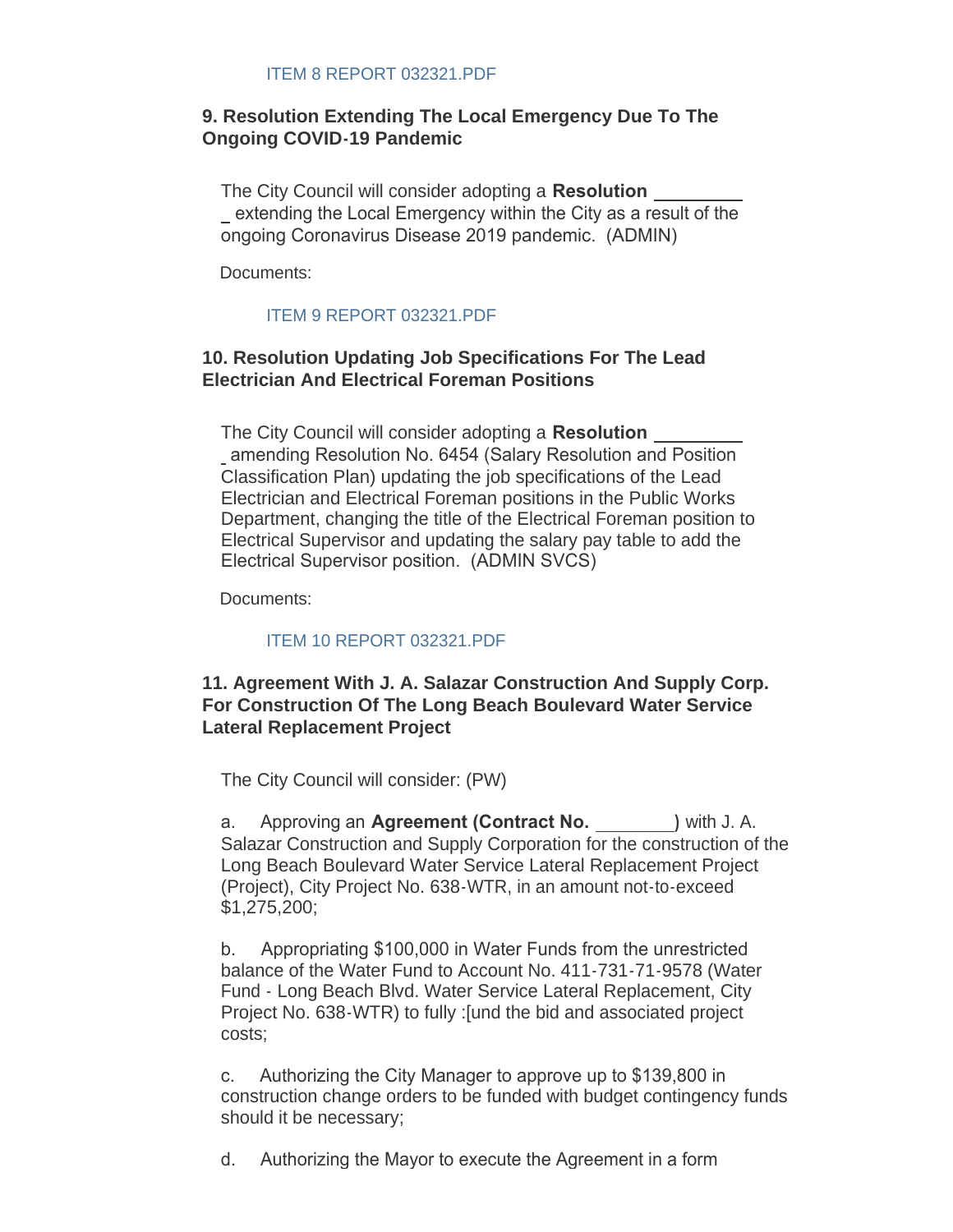d. Authorizing the Mayor to execute the Agreement in a form acceptable to the City Attorney; and

e. Approving the Notice of Exemption for the construction of the Project and directing the City Clerk to file it with the Los Angeles County Registrar Recorder's Office.

Documents:

#### [ITEM 11 REPORT 032321.PDF](http://www.cityofsouthgate.org/AgendaCenter/ViewFile/Item/10257?fileID=33296)

#### **12. Agreement With SA Associates For The 2020 Urban Water Management Plan**

The City Council will consider: (PW)

a. Approving the **Agreement (Contract No. )** with SA Associates to provide professional engineering services for the preparation of the City of South Gate 2020 Urban Water Management Plan, City Project No. 669-WTR, in an amount not to exceed \$35,000;

b. Appropriating \$50,000 in Water Funds from the unrestricted balance of the Water Fund to Account No. 411-731-71-6101 (Water Fund - Professional Services) to fund these services: and

c. Authorizing the Mayor to execute the Professional Services Agreement in a form acceptable to the City Attorney.

Documents:

#### [ITEM 12 REPORT 032321.PDF](http://www.cityofsouthgate.org/AgendaCenter/ViewFile/Item/10258?fileID=33297)

#### **13. Appropriation Of \$75,000 To Fund Sanitary Sewer Main Closed Circuit Television (CCTV) Inspection Services For Fiscal Year 2021/22**

The City Council will consider appropriating \$75,000 from the unassigned general balance of the General Fund to Account No. 412- 732-52-6101 (Sewer Fund - Professional Services) to fund Contract No. 3549 with National Plant Services, Inc., for Sanitary Sewer Main Closed Circuit Television (CCTV) Inspection Services of ten percent of the sewer system for Fiscal Year 2021/22. (PW)

Documents:

#### [ITEM 13 REPORT 032321.PDF](http://www.cityofsouthgate.org/AgendaCenter/ViewFile/Item/10250?fileID=33290)

**14. Allocation Of \$72,000 For The Repair Of The Sliding Glass Doors At The Patricia G. Mitchell Swim Stadium**

The City Council will consider: (PARKS)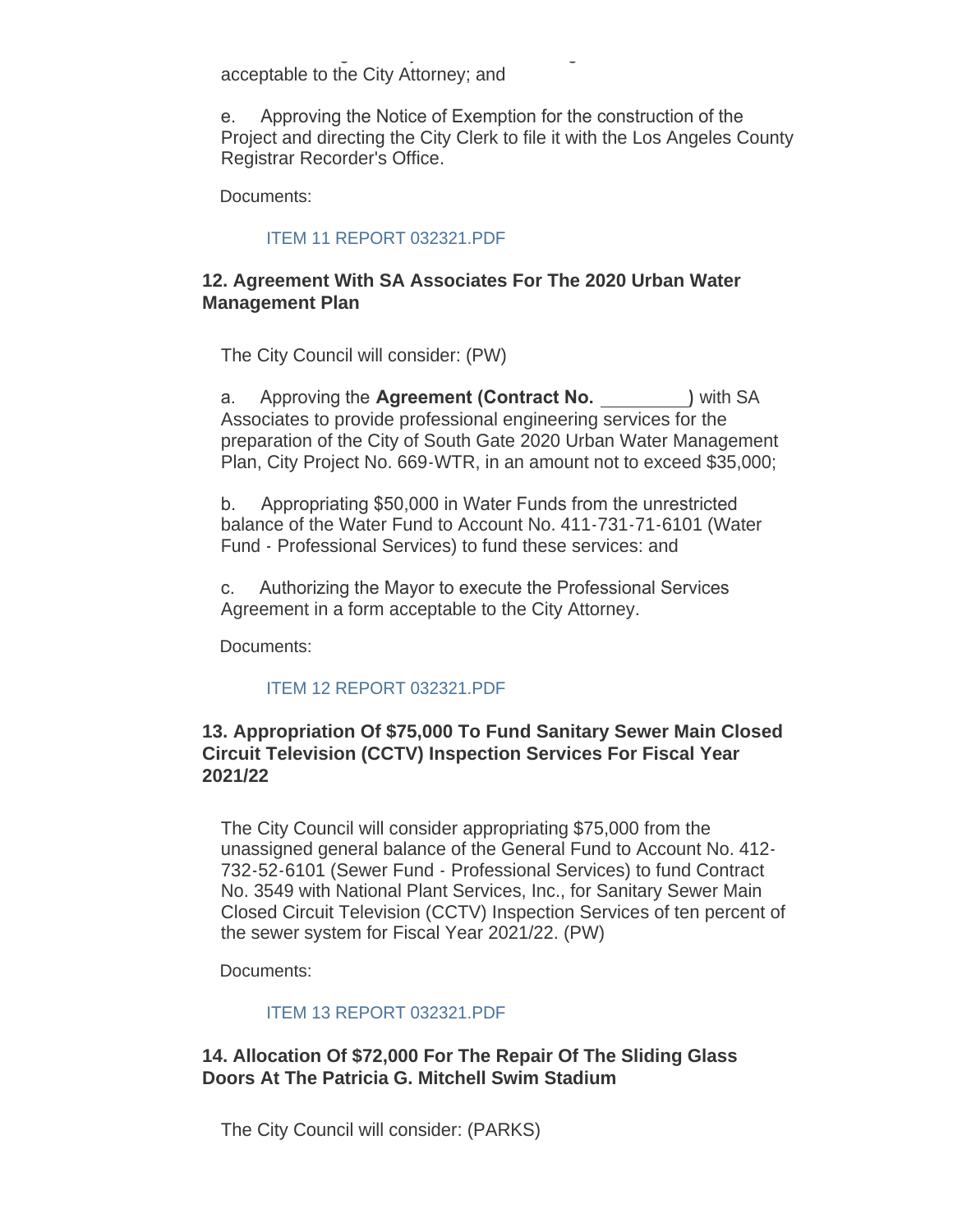a. Approving Purchase Order with Vortex Doors for the repair of the sliding glass doors at the Patricia G. Mitchell Swim Stadium in the amount of \$72,000;

b. Appropriating \$72,000 from the restricted fund balance of the Park Enhancement Fund to account number 271-490-61-9100 (Park Enhancement Fund - Facility Improvements) to cover the cost to complete these repairs;

c. Authorizing the City's Purchasing Division to issue a Purchase Order for this project in accordance with the City's purchasing ordinance and policies; and

d. Authorizing the Director of Parks & Recreation to execute any additional documents as may be required to properly implement and manage this purchase and installation.

Documents:

#### [ITEM 14 REPORT 032321.PDF](http://www.cityofsouthgate.org/AgendaCenter/ViewFile/Item/10263?fileID=33302)

#### **15. Housing Element Annual Progress Report For Calendar Year 2020**

The City Council will consider: (CD)

a. Receiving and filing the Housing Element Annual Progress Report for calendar year 2020; and

b. Directing staff to submit a copy of this Report to the State Department of Housing and Community Development prior to the deadline of April 1, 2021.

Documents:

[ITEM 15 REPORT 032321.PDF](http://www.cityofsouthgate.org/AgendaCenter/ViewFile/Item/10254?fileID=33301)

#### **16. Minutes**

The City Council will consider: (CLERK)

a. Approving the Joint Special Meeting minutes of February 17, 2021; and

b. Approving the Regular Meeting and Special Meeting minutes of March 9, 2021.

Documents:

#### [ITEM 16 REPORT 032321.PDF](http://www.cityofsouthgate.org/AgendaCenter/ViewFile/Item/10251?fileID=33291)

## **IX. Reports, Recommendations And Requests**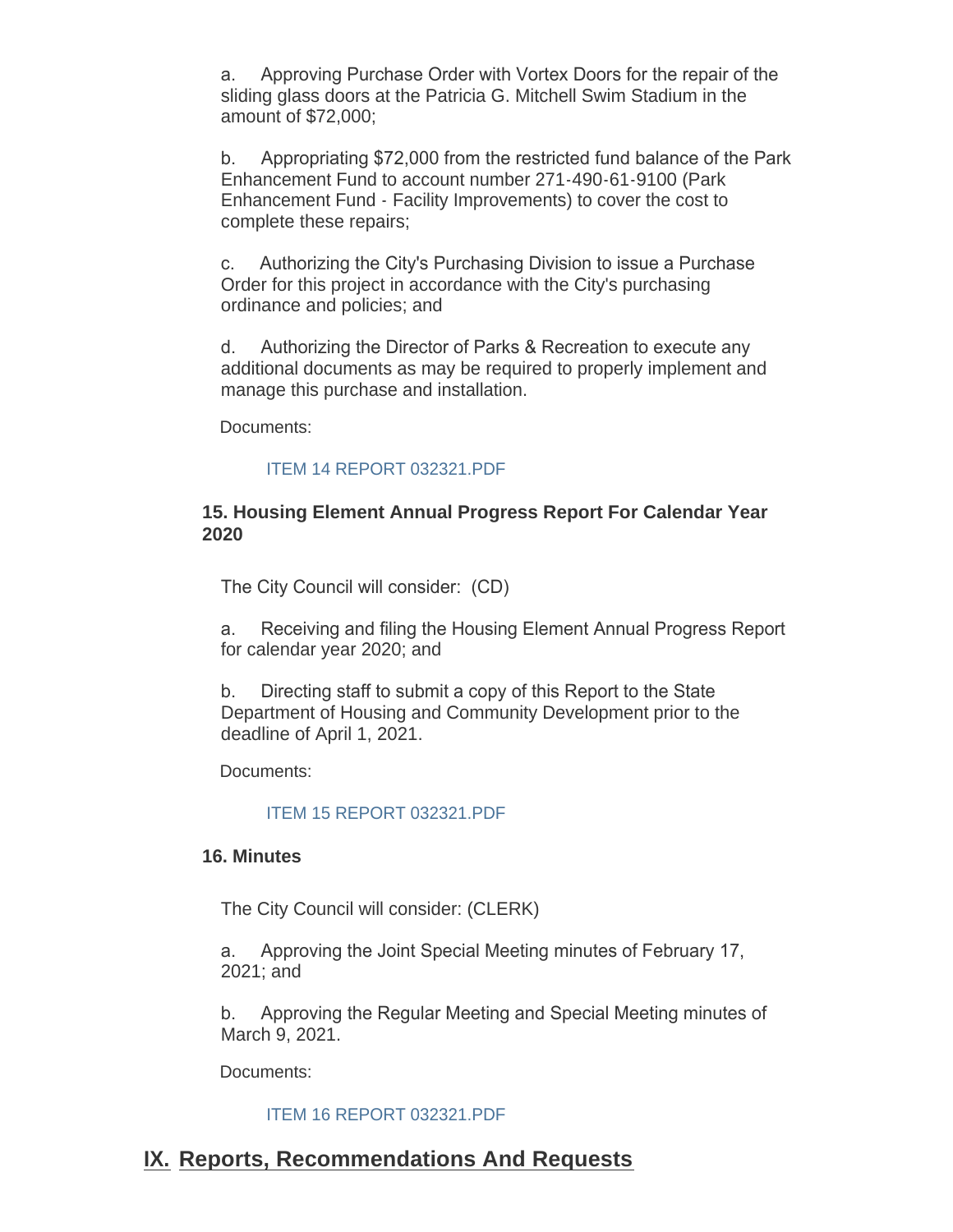#### **17. Resolution Approving Substantial Amendment No. 1 To The Fiscal Year 2020/21 Annual Action Plan Reprogramming \$274,000 Of Unspent CDBG Funds**

The City Council will consider: (CD)

**IX.**

**Reports, Recommendations And Requests**

a. Adopting a **Resolution** approving Substantial Amendment No. I to the Fiscal Year 2020/21 Annual Action Plan reprogramming \$247,000 of unspent Community Development Block Grant (CDBG) funds to provide additional programs and services in accordance with the U.S. Department of Housing and Urban Development regulations;

b. Approving Amendment No. 2 with the Conservation Corp of Long Beach for the South Gate Youth Employment Training Program, adding an additional \$90,000 of CDBG funds;

c. Approving Amendment No. 2 with the South Gate Chamber of Commerce for the Small Business Job Retention arid Creation Program, adding an additional \$157,000 of CDBG funds;

d. Approving a budget transfer of \$90,000 of CDBG funds from Account Number 243-634-49-6671 (HUB Cities) to Account Number 243-634-49-6666 for the Conservation Corp of Long Beach;

e. Approving a budget transfer of \$157,000 of CDBG funds from Account Number 243-634- 49-6671 (HUB Cities) to Account Number 243-634-49-6668 for the South Gate Chamber of Commerce; and

f. Authorizing the Mayor to execute the Agreements in a form acceptable to the City Attorney.

Documents:

#### [ITEM 17 REPORT 032321.PDF](http://www.cityofsouthgate.org/AgendaCenter/ViewFile/Item/10264?fileID=33303)

#### **18. Subrecipient Agreements For The Third Round Of CDBG-COVID-19 Grant Funds**

The City Council will consider: (CD)

a. Approving Community Development Block Grant Coronavirus 3 (CDBG-CV3) **Subrecipient Agreement (Contract No. )** with the Tweedy Mile Association for the Small Business Job Retention and Creation Program, in the amount of \$75,000, effective March 23, 2021;

b. Approving **Amendment No. 1 to Contract No. 2020-107-CC**, CDBG-CV3 Subrecipient Agreement, with the South Gate Chamber of Commerce for continued Small Business Job Retention and Creation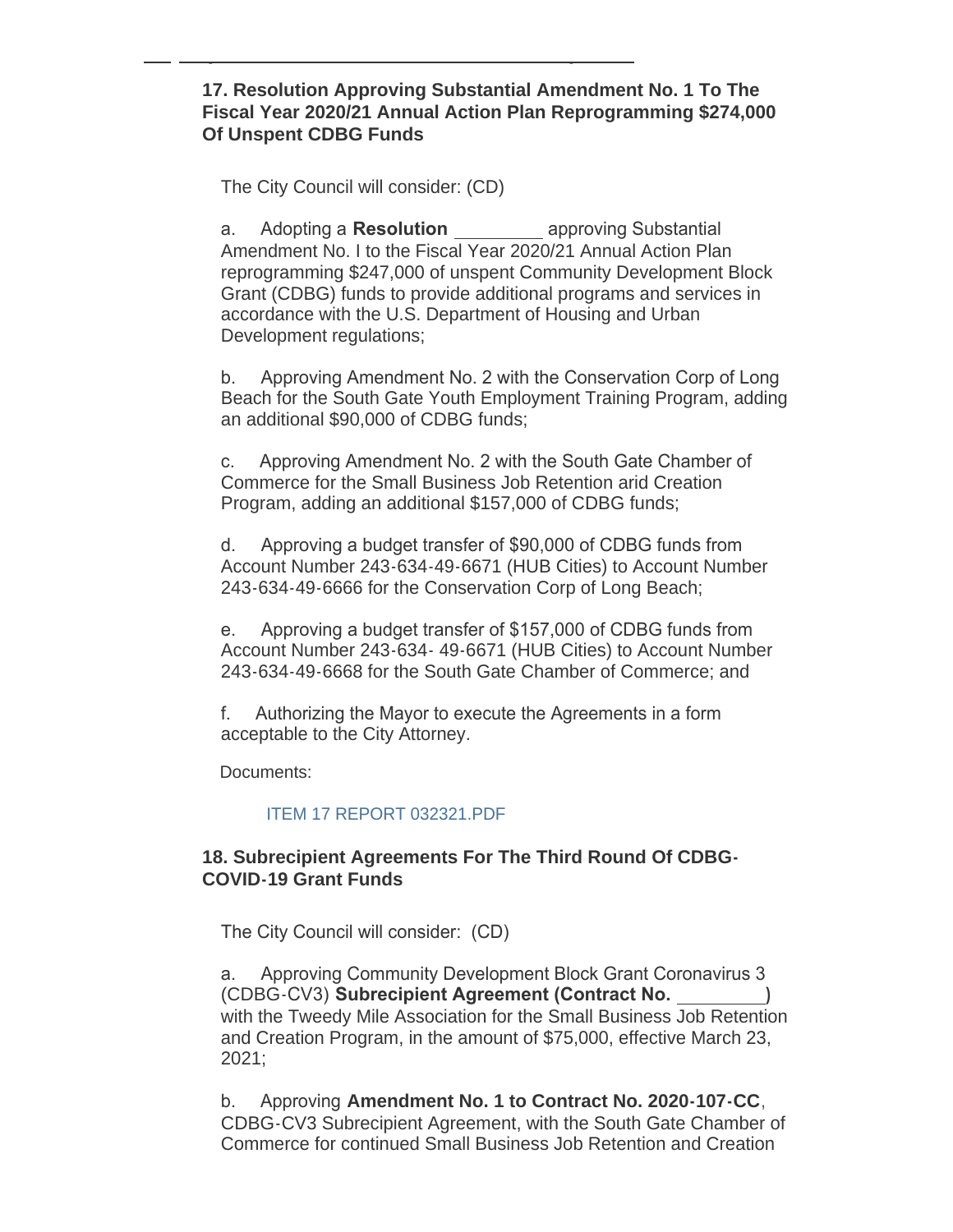Grant Program, in the amount of \$75,000, effective March 23, 2021;

c. Approve **Amendment No. 1 to Contract No. 2020-108-CC**, CDBG-CV3 Subrecipient Agreement, with the Conservation Corp of Long Beach for continued Youth Employment Training Program services, in the amount of \$75,000, retroactively effective February 1, 2021;

d. Approving CDBG-CV3 **Subrecipient Agreement (Contract No. )** with the the California Latino Leadership Institute for the Southeast Youth Workforce Leadership Program, in the amount of \$25,000, effective March 23, 2021;

e. Approving **Amendment No. 3 to Contact No. 2020-45-CC**, CDBG-CV3 Subrecipient Agreement, with Compatior, Inc. for continued Mental Health and Counseling Services, in the amount of \$120,000, effective March 23, 2021;

f. Approving **Amendment No. 2 to Contract No. 3535**, CDBG-CV3 Subrecipient Agreement, with Helpline Youth Counseling, Inc. for continued Homeless Prevention and Counseling Services and the Rental and Utility Payment Assistance Program in the amount of \$120,354, retroactively effective February 1, 2021;

g. Approving **Agreement (Contract No. )** with Northgate Gonzalez, LLC (Northgate Markets) for the Food Insecurity Assistance Program in which City staff will purchase food and hygene supplies to be delivered to qualifying residents, in the amount of \$200,354 in CDBG-CV3 funds, and \$174,646 in unspent Fiscal Year 2020/21 from the Food Insecurity Assistance CDBG funds, for a total amount of \$375,000, effective March 23, 2021;

h. Approving the waiver of any ethical conflict of interest in favor of AlvaradoSmith with respect to Northgate Markets given that AlvaradoSmith does not represent Northgate Markets in any matter within the juristidiction of the City, although it does represent the company in other matters outside the City; this will permit the City Attorney to execute the Agreement "as to form"; and

i, Authorizing the Mayor to execute the Agreements in a form acceptable to the City Attorney.

Documents:

### [ITEM 18 REPORT 032321.PDF](http://www.cityofsouthgate.org/AgendaCenter/ViewFile/Item/10259?fileID=33298)

### **19. Report Pertaining To Senate Bill 970 Regarding The Possibility Of A Change In The City's Election Date**

The City Council will consider: (CLERK)

A. Receiving and filing a summary report pertaining to Senate Bill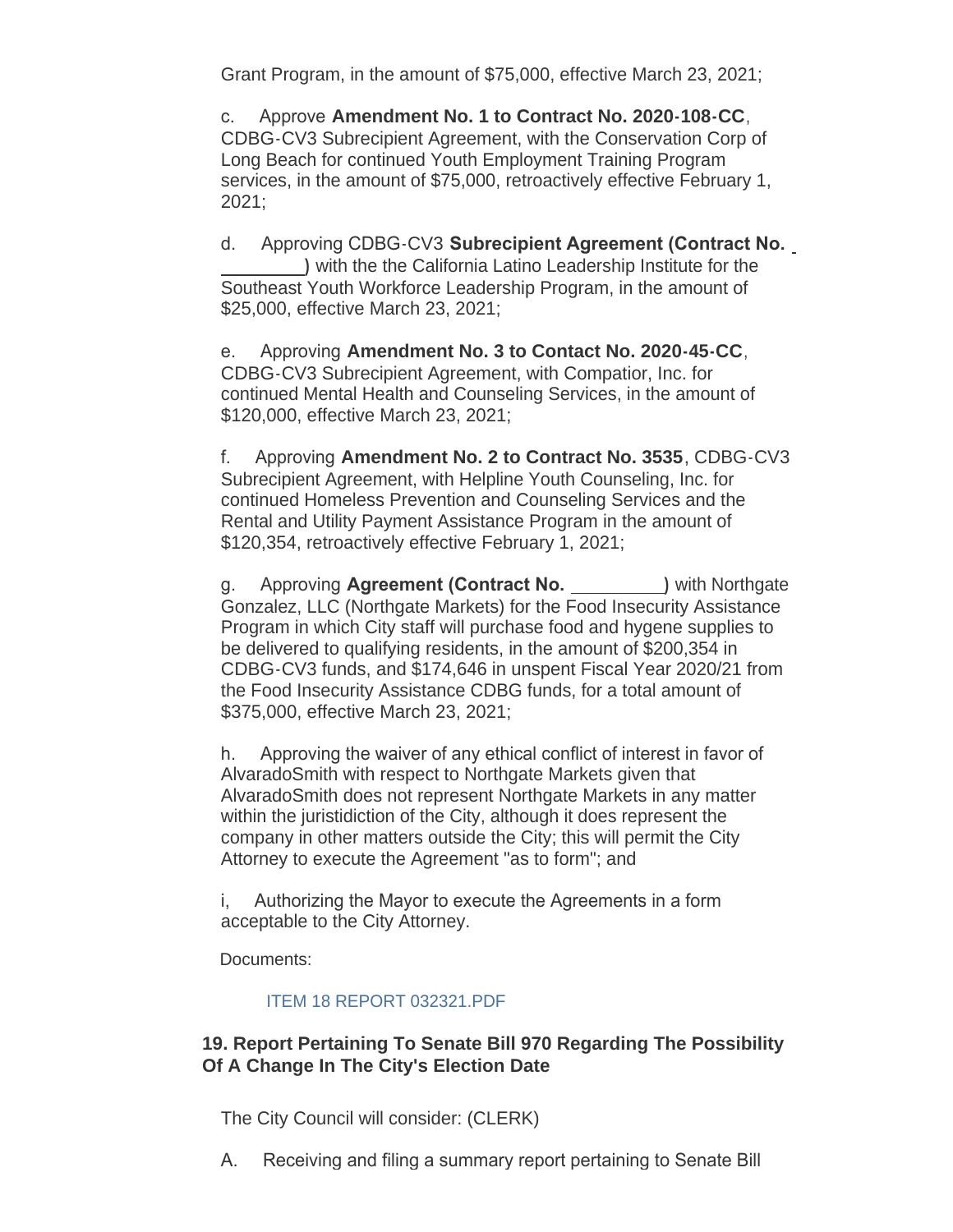970; and

B. Providing staff with direction on how to move forward with planning for the 2022 City of South Gate Municipal Election with one of the two (2) options:

A. Receiving and filing a summary report pertaining to Senate Bill

1. The **First Option** is to move forward with implementing SB 970, thereby having automatically staggered primary election dates that will align our General Municipal Elections with the State Primaries of March 2020, June 2022, March 2024, June 2026, March 2028, June 2030 respectively; **OR**

2. The **Second Option** is to move our current election cycle from the State Primary to the State General Election date of November of even number years.

Documents:

#### [ITEM 19 REPORT 032321.PDF](http://www.cityofsouthgate.org/AgendaCenter/ViewFile/Item/10247?fileID=33286)

#### **20. Report Pertaining To Senate Bill 1383 Short-Lived Climate Pollutants - Organic Waste Methane Emissions Reduction**

The City Council will consider receiving and filing a presentation from Debbie Morris (HF&H) on Senate Bill 1383, Short-lived Climate Pollutants: Organic Waste Methane Emissions Reduction. (PW)

Documents:

#### [ITEM 20 REPORT 032321.PDF](http://www.cityofsouthgate.org/AgendaCenter/ViewFile/Item/10248?fileID=33287)

#### **21. Warrants**

The City Council will consider: (ADMIN SVCS)

a. Approving Check No. 91757 - Family Violence Prevention Program and Wire No. 1512021/1592021 - Cal-Card from March 9, 2021

b. Approving the Warrant Register for March 23, 2021

| Total of Checks:                   | \$3,195,473.75         |  |
|------------------------------------|------------------------|--|
| Voids:                             | $\frac{1}{2}$ (525.16) |  |
| <b>Total of Payroll Deductions</b> | \$ (357,097.13)        |  |
| Grand Total:                       | \$2,837,851.46         |  |

Cancellations: 91715

Documents:

[ITEM 21A REPORT 032321.PDF](http://www.cityofsouthgate.org/AgendaCenter/ViewFile/Item/10265?fileID=33304) [ITEM 21B REPORT 032321.PDF](http://www.cityofsouthgate.org/AgendaCenter/ViewFile/Item/10265?fileID=33305)